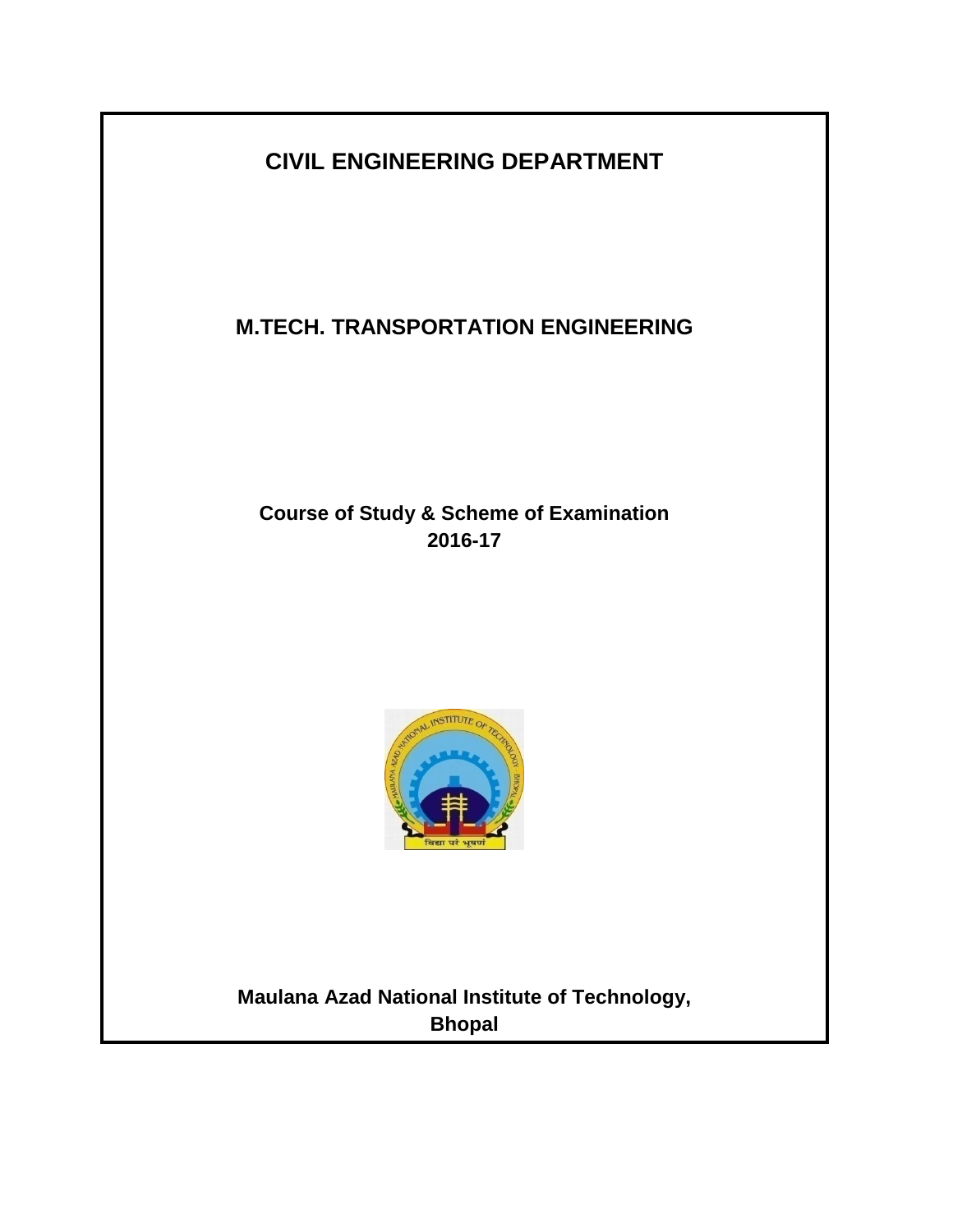## **SCHEME M. TECH IN TRANSPORTATION ENGINEERING**

#### *FIRST SEMESTER*

| Course           | Subject                                   | <b>Scheme of Studies</b> |               |   | Credits       |
|------------------|-------------------------------------------|--------------------------|---------------|---|---------------|
| <b>Number</b>    |                                           | Periods per week         |               |   |               |
|                  |                                           |                          |               | P |               |
| <b>TRE511</b>    | Analysis and<br>Design of Pavement        | 3                        |               |   | 3             |
|                  | <b>Structures</b>                         |                          |               |   |               |
| <b>TRE512</b>    | <b>Traffic Engineering and Management</b> | 3                        |               |   | 3             |
| <b>TRE513</b>    | <b>Transport Planning</b>                 | 3                        |               |   | 3             |
|                  | Elective 1                                | 3                        |               |   | 3             |
|                  | Elective 2                                | 3                        |               |   | 3             |
|                  | Open elective1                            | 3                        |               |   | 3             |
| <b>TRE514</b>    | Lab practice 1                            |                          |               | 3 | $\mathcal{P}$ |
| <b>TRE515</b>    | Seminar 1                                 |                          | $\mathcal{P}$ |   | $\mathcal{P}$ |
| Total credits 22 |                                           |                          |               |   |               |

## *SECOND SEMESTER*

| Course           | Subject                                     | <b>Scheme of Studies</b> |   |   | Total          |
|------------------|---------------------------------------------|--------------------------|---|---|----------------|
| <b>Number</b>    |                                             | Periods per week         |   |   | Credi          |
|                  |                                             |                          |   |   | ts             |
|                  |                                             |                          |   | P |                |
| <b>TRE521</b>    | <b>Highway Construction and Maintenance</b> | 3                        |   |   | 3              |
| <b>TRE522</b>    | <b>Public Transport System</b>              | 3                        |   |   | 3              |
| <b>TRE523</b>    | <b>Highway Geometrical Design</b>           | 3                        |   |   | 3              |
|                  | Elective 3                                  | 3                        |   |   | 3              |
|                  | Elective 4                                  | 3                        |   |   | 3              |
|                  | Open elective2                              | 3                        |   |   | 3              |
| <b>TRE524</b>    | Lab practice 2                              |                          |   | 3 | $\mathfrak{p}$ |
| <b>TRE525</b>    | Seminar 2                                   |                          | 2 |   | 2              |
| Total credits 22 |                                             |                          |   |   |                |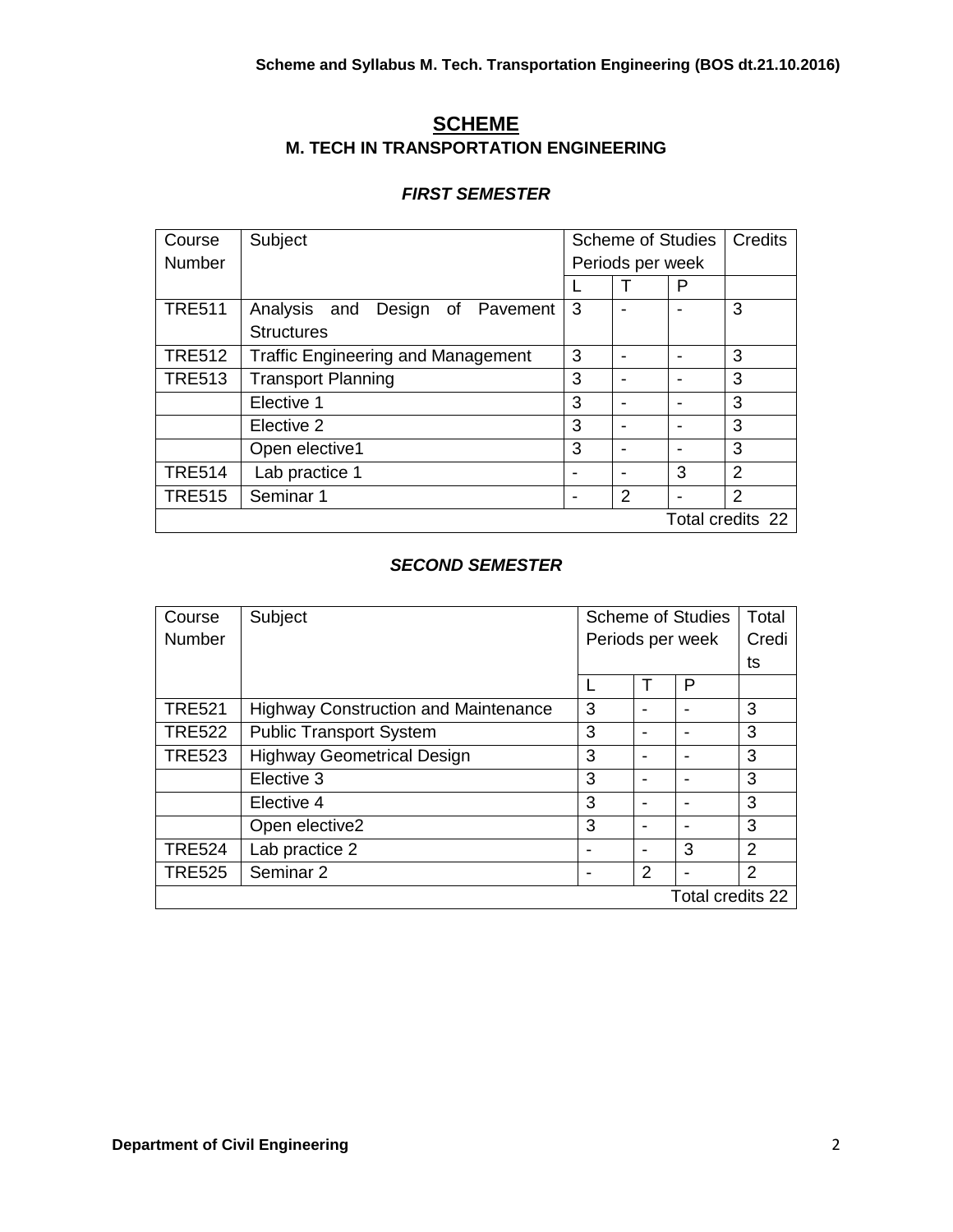## **LIST OF DEPARTMENT ELECTIVES**

- TRE531 Geotechnical Investigations and Field Testing
- TRE532 Analysis and Design of Highway Intersections
- TRE533 Concrete Technology
- TRE534 Bridge and Tunnel Engineering
- TRE535 Fundamentals of Remote Sensing, GIS and GPS
- TRE536 Highway Maintenance Management System
- TRE537 Environmental Impact Assessment
- TRE538 Planning and Design of Airports
- TRE 539 Intelligent Transport Systems

## **LIST OF OPEN ELECTIVES**

- TRE551 Probability and Statistics
- TRE552 Optimization Techniques
- TRE553 Construction Management
- TRE554 Engineering Economics and Project Management

## *THIRD SEMESTER*

| Course<br>Number | Subject                             | <b>Scheme of Studies</b><br>Periods per week |  |   | Credits          |
|------------------|-------------------------------------|----------------------------------------------|--|---|------------------|
|                  |                                     |                                              |  | P |                  |
| <b>TRE611</b>    | Major Project Dissertation Phase- I | -                                            |  |   | 23               |
|                  |                                     |                                              |  |   | Total credits 23 |

#### *FOURTH SEMESTER*

| Course<br>Number | Subject                              | <b>Scheme of Studies</b> |   |   | Credits |
|------------------|--------------------------------------|--------------------------|---|---|---------|
|                  |                                      | Periods per week         |   |   |         |
|                  |                                      |                          |   | P |         |
| <b>TRE648</b>    | Major Project Dissertation Phase- II | -                        | - | - | 23      |
| Total credits 23 |                                      |                          |   |   |         |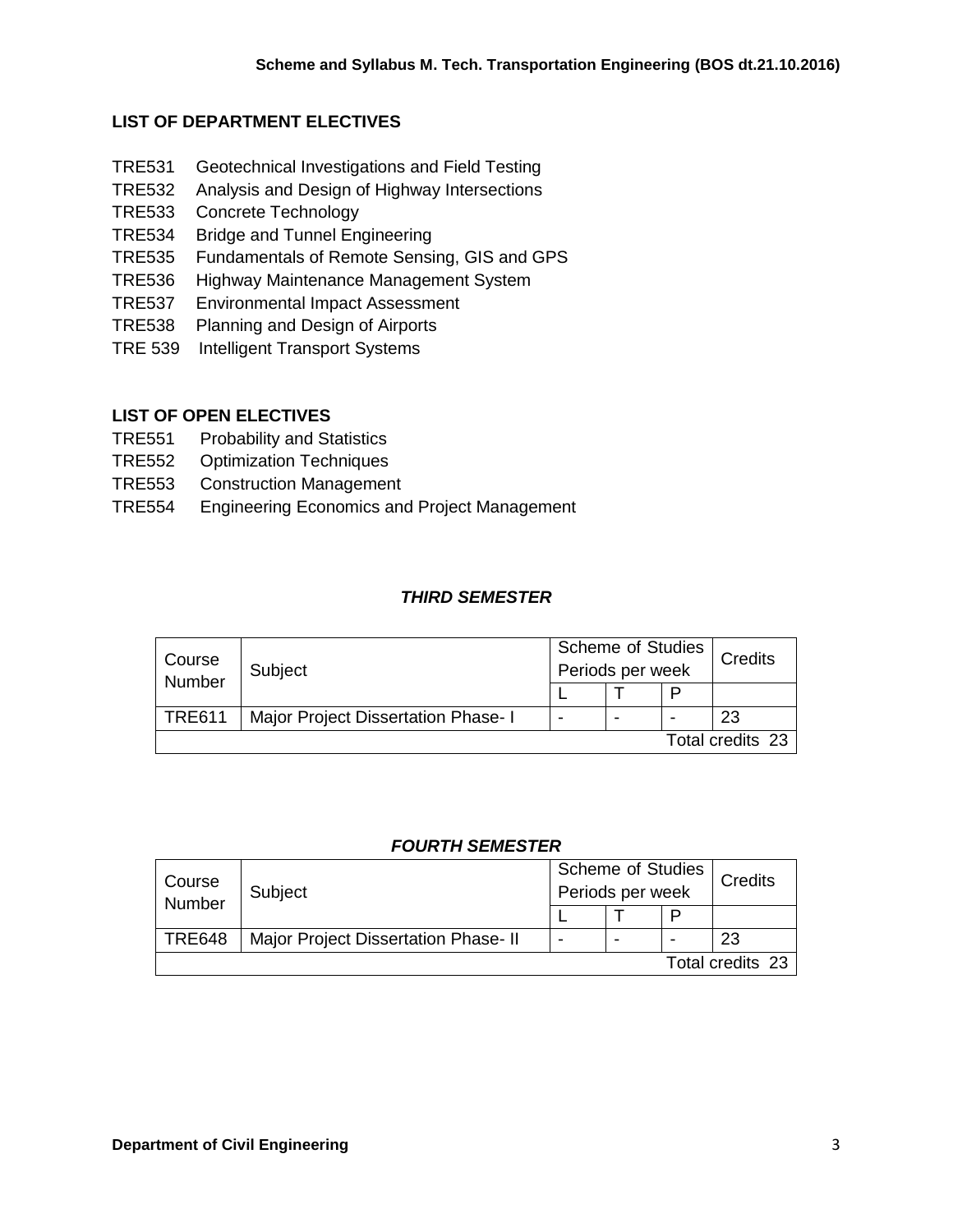## **SYLLABUS**

## **M.TECH INTRANSPORTATION ENGINEERING FIRST SEMESTER**

## **TRE511 ANALYSIS AND DESIGN OF PAVEMENT STRUCTURES**

Introduction , Importance and Functions of Various Components of Pavement Structures, Analysis of Stresses in Flexible and Rigid Pavements, Methods for Design of Flexible and Rigid Pavements, Design and Construction of Joints.

#### **References**

- 1. Highway Engineering- S.K. Khanna & C.E.G. Justo. Nem Chand & Bros;
- 2. Pavement Deign- Yoder & Witczak, John Wiley & Sons
- 3. Principles of Transportation Engineering- Chakroborti and Das, PHI Learning Pvt. Ltd.
- 4. IRC: 37-2012 "Guidelines for Design of Flexible Pavements
- 5. IRC: 58-2011 "Guidelines for Design of Rigid Pavements

## **TRE512 TRAFFIC ENGINEERING AND MANAGEMENT**

Introduction, Traffic Characteristics, Traffic Studies, Urban Travel Characteristics, Design, Operation and Control of Traffic Facilities, Techniques for Traffic Management. Road Safety. Advance topic like Road Safety, traffic forecasting etc.

#### **References**

- 1. Traffic Engineering and Transport Planning- L.R. Kadiyali, Khanna Publisher.
- 2. Principles of Transportation Engineering- Chakroborti and Das,PHI Learning Pvt. Ltd.
- 3. Traffic Engineering- Matson, Smith and Hurd, McGraw-Hill Inc

#### **TRE513 TRANSPORT PLANNING**

Hierarchical Levels of Planning, General Concept and Process, Travel Demand Estimation and Forecasting, Regional Transport Planning, Trip Generation Methods, Modal Split Analysis, Behavioral Approach, Two Stage Model Split Models. Trip Distribution, Growth Factor Method, Gravity Models, Intervening Opportunity and Competing Opportunity Models, Land Use Transport Planning Models, Network Assignment.

- 1. Traffic Engineering and Transport Planning, L.R. Kadiyali, Khanna Publisher.
- 2. Principles of Transportation Engineering, Chakroborti and Das, PHI Learning Pvt. Ltd.
- 3. Traffic Engineering Matson, Smith and Hurd, McGraw-Hill Inc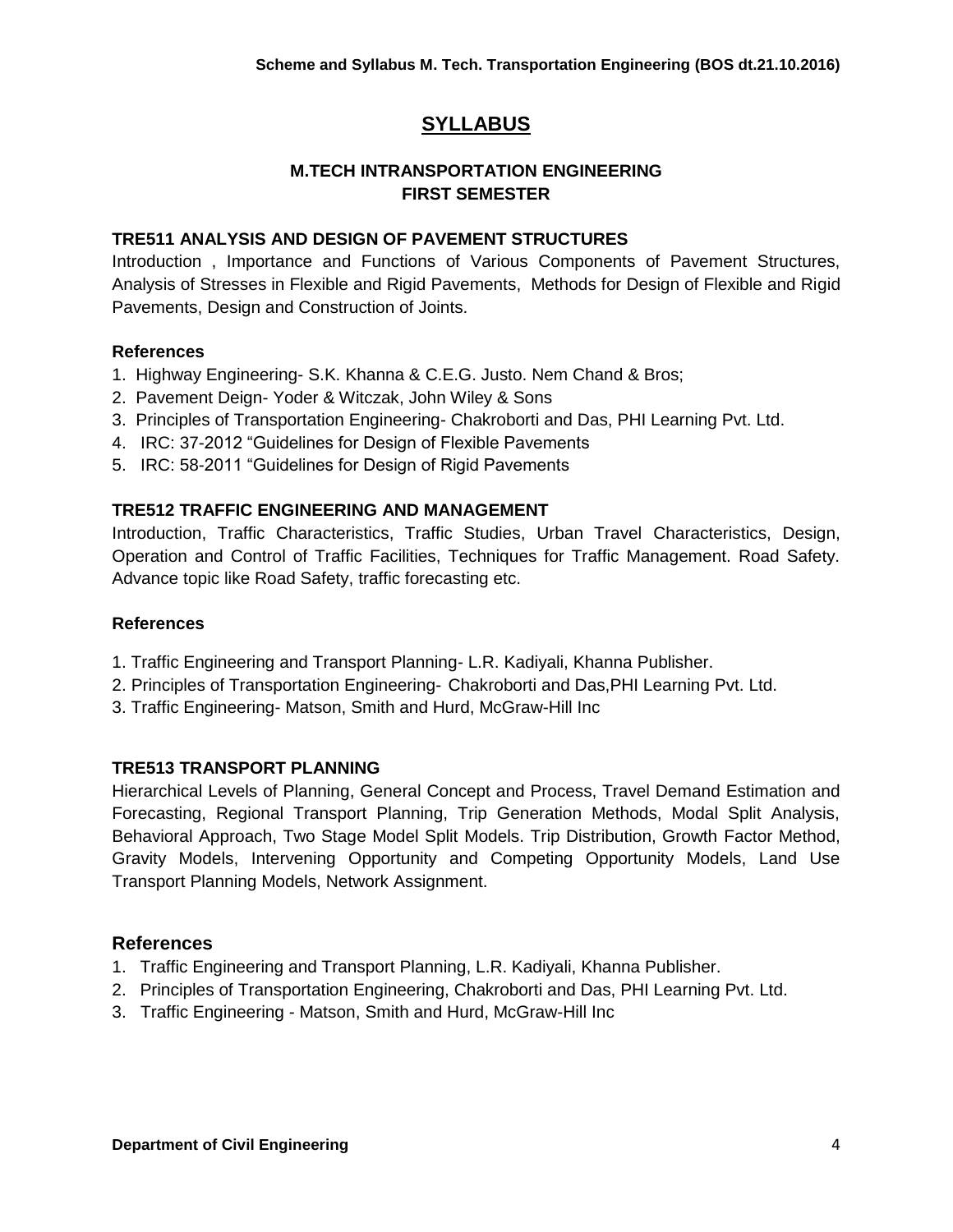## **TRE514 LAB PRACTICE 1**

Testing of Highway Materials and Pavement: Testing of Materials like Aggregates, Bitumen, Bituminous Mixes, Modified Bitumen, Emulsion, Benkelman Beam Studies.

#### **References**

- 1. Highway materials and pavement testing- Khanna, Justo and Veeraragavan, Nemchand & Bro.
- 2. Principle of Transportation Engineering- Chakroborti and Das PHI Learning Pvt. Ltd

## **TRE515 SEMINAR 1**

#### **SECOND SEMESTER**

#### **TRE521 HIGHWAY CONSTRUCTION AND MAINTENANCE**

Sub-grade analysis and design, type of highway construction: WBM, WMM, DLC, type of bituminous construction: construction techniques and quality control, type of cement concrete construction, joints etc. highway maintenance.

#### **References**

- 1. Highway Engineering- S.K.Khanna& C.E.G. Justo, Nem Chand and Bro.
- 2. Principles of Transportation Engineering- Chakroborti and Das, PHI Learning Pvt. Ltd
- 3. MORTH Specification "Specification for Bridge and Roads Works"

#### **TRE522 PUBLIC TRANSPORT SYSTEM**

Mass Transportation Characteristics, Urban Public Transportation Planning, Terminals and their Functions, Basic Concepts for Analysis and Design of Public Transport Routes, Economic Evaluation Methods.

#### **References**

- 1. Traffic Engineering and Transport Planning- L.R. kadiyali*,* khanna Publishers.
- 2. Public Transportation Planning, Operation ,& Management- Gray, GE Hoel, L.A, Prentice Hall.

### **TRE523 HIGHWAY GEOMETRICAL DESIGN**

Design Controls and Criterion, Cross Sectional Elements, Sight Distance, Horizontal and Vertical Alignment, Intersection Geometrics.

- 1. Principles of Transportation Engineering- Chakroborti and Das-PHI Learning Pvt. Ltd
- 3. Principles & Practice of Highway Engg.- L.R. Kadiyali, Khanna Publishers
- 4. Highway Engineering- S.K. Khanna & C.E.G. Justo, Nem Chand & Bros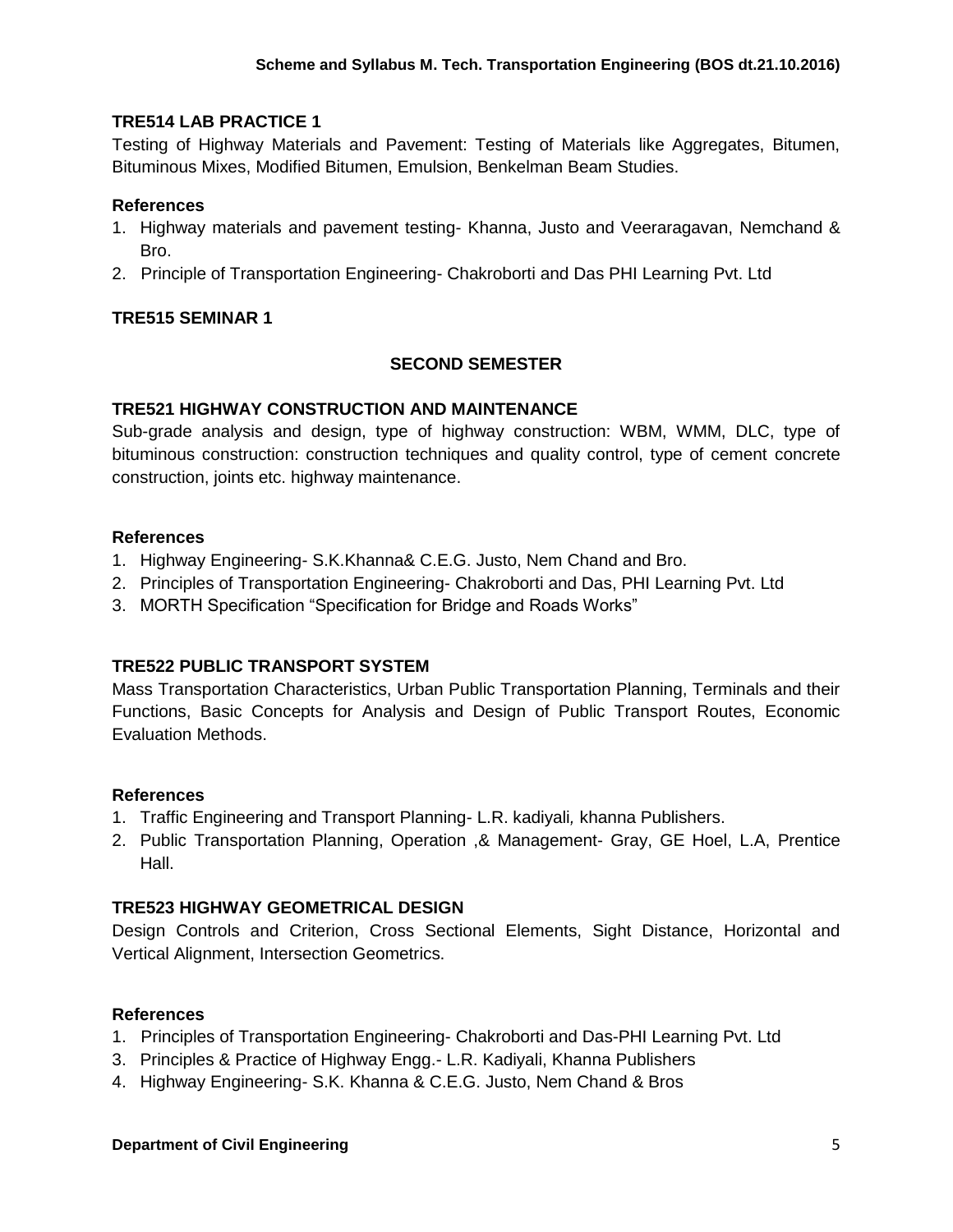## **TRE524 LAB PRACTICE 2**

Traffic Studies, Speed Studies, Traffic Volume Studies, O&D Studies, Parking and Accident Studies.

#### **References**

- 1. Traffic Engineering and Transport Planning- .R. Kadiyali, Khanna Publisher.
- 2. A Course in Traffic planning and Design- S.C Saxena, CBS, Publishers
- 3. Highway Engineering- S.K.Khanna& C.E.G. Justo, Nem Chand & Bros

#### **TRE525 SEMINAR 2**

## **DEPARTMENT ELECTIVES**

#### **TRE531 GEOTECHNICAL INVESTIGATIONS AND FIELD TESTING**

Introduction, Methods of Exploration, Sampling, Penetration Tests, Field Testing of Soils, Plate Load Tests, Tri-axial Tests, Planning of Exploration and Testing Program for Transport Infrastructure Projects.

#### **References**

- 1. Basic & Applied Soil Mechanics- Gopal Ranian and A.S.R. Rao., NEW AGE
- 2. Principles & Practice of Highway Engineering- L.R. Kadiyali, Khanna Publisher
- *3.* Highway Engineering -S.K.Khanna& C.E.G. Justo*,*Nem Chand & Bros

#### **TRE532 ANALYSIS AND DESIGN OF HIGHWAY INTERSECTIONS**

General Considerations of Design, Types of Maneuvers, Conflict Points, Intersection Geometrics, Capacity and Level of Service Concepts, Design of Traffic Signal, Grade Separated Intersections.

#### **References**

- 1. Traffic Engineering and Transport Planning -,L.R. kadiyali, Khanna Publishers.
- 2. A Course in Traffic planning and Design- S.C Saxena, CBS, Publishers.
- 3. IRC: SP-41 "Guidelines for the Design of At-Grade Intersection in Rural & Urban Areas

#### **TRE533 CONCRETE TECHNOLOGY**

Introduction, Concrete Making Materials, Types of Concrete, Properties and Test of Fresh and Hardened Concrete, Concrete Mix Design Methods, Concrete Paving Mix Etc.

- 1. Concrete Technology- ,M.S. Shetty, S. Chand Publishers.
- 2. Concrete Technology- M.L. Ghambhir, McGraw Hill Education
- 3. Building Material S. C. Rangwala, Charotar Publishing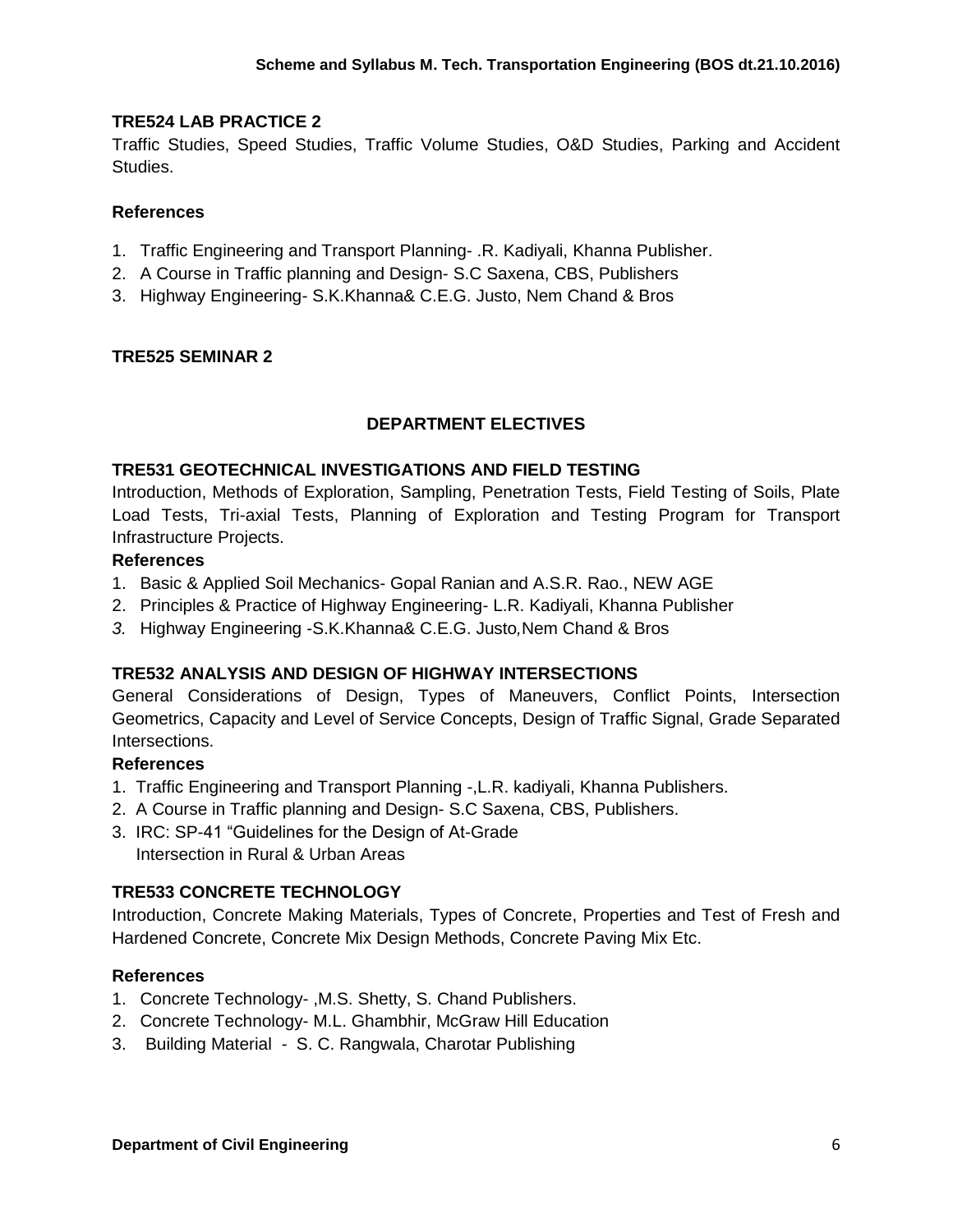## **TRE534 BRIDGE AND TUNNEL ENGINEERING**

Bridge Engineering; Introduction, Types of Bridges, Site Selection, IRC and Railway Loadings, Component Parts of Bridge Structure, Inspection and Maintenance of Bridges, Testing and Rehabilitation, Tunnel Engineering: Introduction, Terminology, Types of Tunnels, Tunnel Lining, Preliminary Investigations, Ground Improvement Techniques, Ventilation and Lighting, Tunnels in Difficult Ground Conditions.

## **References**

- 1. Bridge Engineering- S.P. Bindra, Dhanpat Rai Publication
- 2. Railway, Bridge and Tunnel B.L. Gupta, Standard Publications

## **TRE535 FUNDAMENTALS OF REMOTE SENSING, GIS AND GPS**

Introduction of Remote Sensing and GIS, Geographical Concepts and Terminology, Essential Components of GIS, Various GIS Packages and Salient Features, Application of Remote Sensing, GIS in Urban Transportation Planning and Infrastructure Development, Basic Concepts of GPS.

## **References**

- 1. Principles of remote sensing- Keifer,Wiley and Sons.
- 2. Principles of GIS- Burough, Hofman-Wellenhof, Springer
- 3. Introduction to Remote Sensing- Londo.Gonzalez,The Guilford Press

## **TRE536 HIGHWAY MAINTENANCE MANAGEMENT SYSTEM**

Types of Highway Maintenance, Distresses in Flexible and Rigid Pavements and their Remedial Measures, Maintenance Management Process, Evaluation and Performance, Analysis and Selection, Prioritization, Resource Allocation.

#### **References**

- 1. Pavement Management System- Haas. McGraw-Hill Book Company
- 2. Principles & Practice of Highway Engineering- L.R. Kadiyali, Khanna Publishers
- 3. Highway Engineering- S.K.Khanna& C.E.G. Justo, Nem Chand & Bros

## **TRE537 ENVIRONMENTAL IMPACT ASSESSMENT**

Nature of the problem, Impact analysis procedure for processing EIA and EIS, elements of EIA: air, water, noise etc, various methodology of EIA, case histories for transportation infrastructure projects.

## **References**

- 1. Introduction to EIA JohnGlasson,Taylor and francis.
- 2. Environment Engineering P .V Rao, Prentis Hall India Pvt. Ltd.

## **TRE538PLANNING AND DESIGN OF AIRPORTS**

Basic Principles and Concepts Of Planning, Design Of Airports, Air Craft Characteristics, Runway Design, Modern Evaluation Techniques, Airport Marking and Lighting, Air Traffic Control.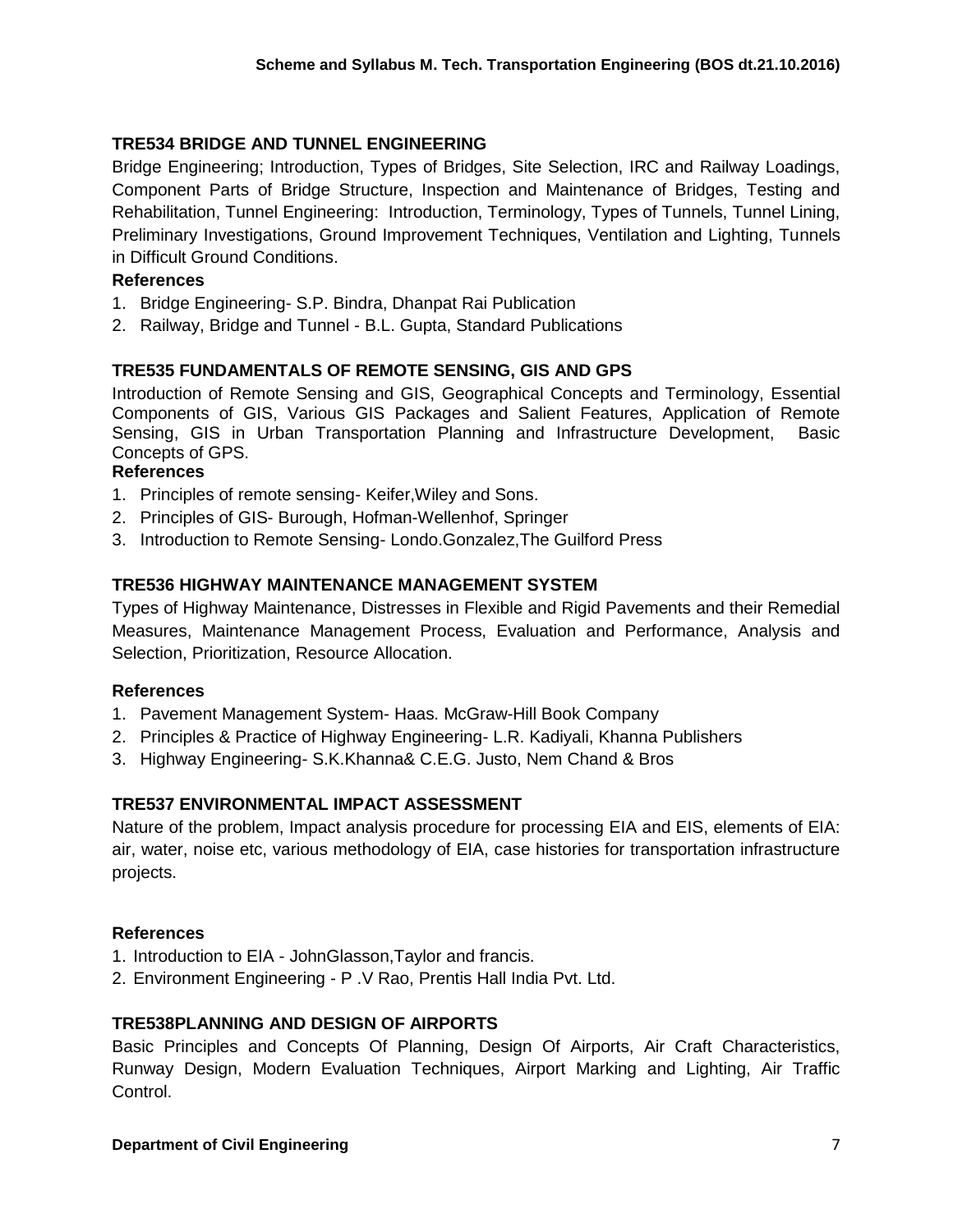### **References**

- 1. Airport Planning and Design S.K Khanna, Arora and Jain,Nem Chand Brothers
- 2. Planning and Design of Airports Robert Horonjeff and Francis X. Mc, McGraw-Hill **Education**
- 3. Airport Engineering- G.V. Rao, McGraw-Hill Education

## **OPEN ELECTIVES**

#### **TRE551 PROBABILITY & STATISTICS**

Concept of Probability Theory, Statistics and Numerical Methods for Solving Engineering Problems, Testing of Hypothesis, Concept of Design of Experiments, Correlation and Regression.

#### **References**

- 1. Engineering Mathematics B. S. Grawal, Khanna Publishers
- 2. Engineering Mathematics H.K. Das, S Chand & Co Ltd

#### **TRE552 OPTIMIZATION TECHNIQUES**

General Optimization Procedure, Concepts of Optimality, Linear Programming and its Application in Transport Infrastructure Problems, Unconstrained and Constrained Optimization, Search Technique, Fibonacci and Golden Search**.**

#### **References**

- 1. An Introduction to Numerical Methods and Optimization Techniques- R. W Daniels, [Tata](http://www.tatamcgrawhill.com/)  [McGraw-Hill Education](http://www.tatamcgrawhill.com/)
- 2. Engineering Optimization- S.S. Rao, John Wiley and Sons.
- 3. Optimization for Engineering Design- K. Deb, PHI Learning Pvt. Ltd.

#### **TRE553 CONSTRUCTION MANAGEMENT**

Construction Management: Principle and Function of Management, Construction Site Management, Organization Charts and Manuals, Personnel in Construction, Welfare Facilities, Labor Laws and Human Relation, Safety Engineering, Specification and Types of Specification, Types of Contracts, Notice Inviting Tenders, Departmental Method of Construction, Security Deposit, Earnest Money, Administrative Approval, Technical Sanction, Condition of Contract and Arbitration, Accountancy & Book Keeping Cash Book Profit Bills and Loss Accounts Auditing of Bills and Vouchers, Various Forms Used in Construction Work, Measurement Book, Material at Site Account, Impreset Account, Stock Tools and Plants, Various Types of Bills

- 1. Construction Engineering and Management- P.S Ghalot, New Age International
- 2. Principal Of Construction Management- Roy Pilcher, McGraw-Hill Book Co
- 3. Estimation and Costing- B.N Datta, Sangam Books